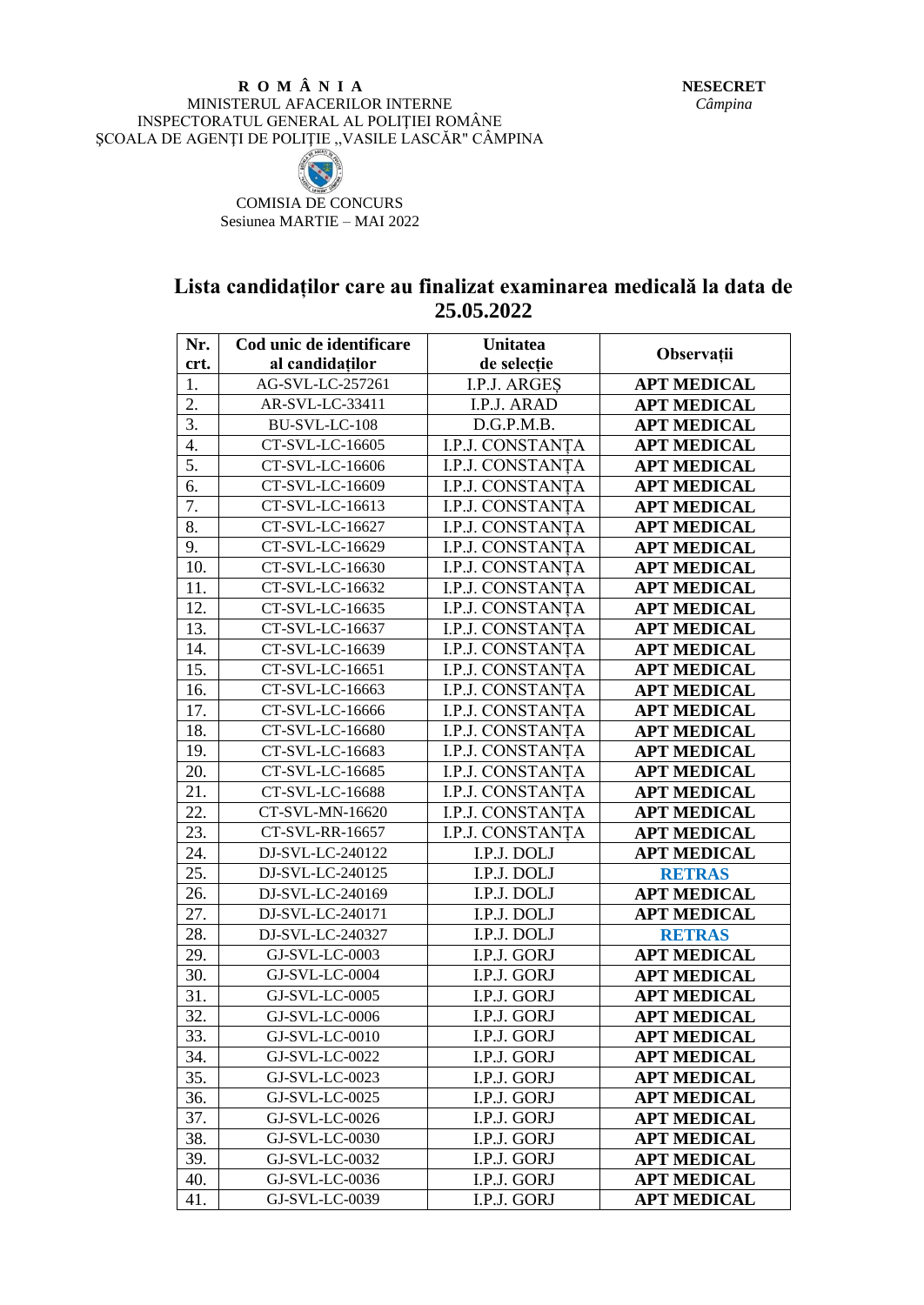| 42. | GJ-SVL-LC-0043 | I.P.J. GORJ | <b>APT MEDICAL</b> |
|-----|----------------|-------------|--------------------|
| 43. | GJ-SVL-LC-0048 | I.P.J. GORJ | <b>APT MEDICAL</b> |
| 44. | GJ-SVL-LC-0049 | I.P.J. GORJ | <b>APT MEDICAL</b> |
| 45. | GJ-SVL-LC-0050 | I.P.J. GORJ | <b>APT MEDICAL</b> |
| 46. | GJ-SVL-LC-0051 | I.P.J. GORJ | <b>APT MEDICAL</b> |
| 47. | GJ-SVL-LC-0053 | I.P.J. GORJ | <b>APT MEDICAL</b> |
| 48. | GJ-SVL-LC-0056 | I.P.J. GORJ | <b>APT MEDICAL</b> |
| 49. | GJ-SVL-LC-0057 | I.P.J. GORJ | <b>APT MEDICAL</b> |
| 50. | GJ-SVL-LC-0059 | I.P.J. GORJ | <b>APT MEDICAL</b> |
| 51. | GJ-SVL-LC-0060 | I.P.J. GORJ | <b>APT MEDICAL</b> |
| 52. | GJ-SVL-LC-0061 | I.P.J. GORJ | <b>APT MEDICAL</b> |
| 53. | GJ-SVL-LC-0065 | I.P.J. GORJ | <b>APT MEDICAL</b> |
| 54. | GJ-SVL-LC-0072 | I.P.J. GORJ | <b>APT MEDICAL</b> |
| 55. | GJ-SVL-LC-0074 | I.P.J. GORJ | <b>APT MEDICAL</b> |
| 56. | GJ-SVL-LC-0077 | I.P.J. GORJ | <b>APT MEDICAL</b> |
| 57. | GJ-SVL-LC-0078 | I.P.J. GORJ | <b>APT MEDICAL</b> |
| 58. | GJ-SVL-LC-0083 | I.P.J. GORJ | <b>APT MEDICAL</b> |
| 59. | GJ-SVL-LC-0085 | I.P.J. GORJ | <b>APT MEDICAL</b> |
| 60. | GJ-SVL-LC-0087 | I.P.J. GORJ | <b>APT MEDICAL</b> |
| 61. | GJ-SVL-LC-0095 | I.P.J. GORJ | <b>APT MEDICAL</b> |
| 62. | GJ-SVL-LC-0098 | I.P.J. GORJ | <b>APT MEDICAL</b> |
| 63. | GJ-SVL-LC-0104 | I.P.J. GORJ | <b>APT MEDICAL</b> |
| 64. | GJ-SVL-LC-0107 | I.P.J. GORJ | <b>APT MEDICAL</b> |
| 65. | GJ-SVL-LC-0109 | I.P.J. GORJ | <b>APT MEDICAL</b> |
| 66. | GJ-SVL-LC-0114 | I.P.J. GORJ | <b>APT MEDICAL</b> |
| 67. | GJ-SVL-LC-0118 | I.P.J. GORJ | <b>APT MEDICAL</b> |
| 68. | GJ-SVL-LC-0120 | I.P.J. GORJ | <b>APT MEDICAL</b> |
| 69. | GJ-SVL-LC-0123 | I.P.J. GORJ | <b>APT MEDICAL</b> |
| 70. | GJ-SVL-LC-0124 | I.P.J. GORJ | <b>APT MEDICAL</b> |
| 71. | GJ-SVL-LC-0143 | I.P.J. GORJ | <b>APT MEDICAL</b> |
| 72. | GJ-SVL-LC-0148 | I.P.J. GORJ | <b>APT MEDICAL</b> |
| 73. | GJ-SVL-LC-0150 | I.P.J. GORJ | <b>APT MEDICAL</b> |
| 74. | GJ-SVL-LC-0151 | I.P.J. GORJ | <b>APT MEDICAL</b> |
| 75. | GJ-SVL-LC-0152 | I.P.J. GORJ | <b>APT MEDICAL</b> |
| 76. | GJ-SVL-LC-0153 | I.P.J. GORJ | <b>APT MEDICAL</b> |
| 77. | GJ-SVL-LC-0162 | I.P.J. GORJ | <b>APT MEDICAL</b> |
| 78. | GJ-SVL-LC-0164 | I.P.J. GORJ | <b>APT MEDICAL</b> |
| 79. | GJ-SVL-LC-0166 | I.P.J. GORJ | <b>APT MEDICAL</b> |
| 80. | GJ-SVL-LC-0167 | I.P.J. GORJ | <b>APT MEDICAL</b> |
| 81. | GJ-SVL-LC-0169 | I.P.J. GORJ | <b>APT MEDICAL</b> |
| 82. | GJ-SVL-LC-0172 | I.P.J. GORJ | <b>APT MEDICAL</b> |
| 83. | GJ-SVL-LC-0173 | I.P.J. GORJ | <b>APT MEDICAL</b> |
| 84. | GJ-SVL-LC-0174 | I.P.J. GORJ | <b>APT MEDICAL</b> |
| 85. | GJ-SVL-LC-0180 | I.P.J. GORJ | <b>APT MEDICAL</b> |
| 86. | GJ-SVL-LC-0181 | I.P.J. GORJ | <b>APT MEDICAL</b> |
| 87. | GJ-SVL-LC-0184 | I.P.J. GORJ | <b>APT MEDICAL</b> |
| 88. | GJ-SVL-LC-0186 | I.P.J. GORJ | <b>APT MEDICAL</b> |
| 89. | GJ-SVL-LC-0188 | I.P.J. GORJ | <b>APT MEDICAL</b> |
| 90. | GJ-SVL-LC-0190 | I.P.J. GORJ | <b>APT MEDICAL</b> |
| 91. | GJ-SVL-LC-0197 | I.P.J. GORJ | <b>APT MEDICAL</b> |
| 92. | GJ-SVL-LC-0199 | I.P.J. GORJ | <b>APT MEDICAL</b> |
| 93. | GJ-SVL-LC-0200 | I.P.J. GORJ | <b>APT MEDICAL</b> |
| 94. | GJ-SVL-LC-0206 | I.P.J. GORJ | <b>APT MEDICAL</b> |
| 95. | GJ-SVL-LC-0211 | I.P.J. GORJ | <b>APT MEDICAL</b> |
| 96. | GJ-SVL-LC-0212 | I.P.J. GORJ | <b>APT MEDICAL</b> |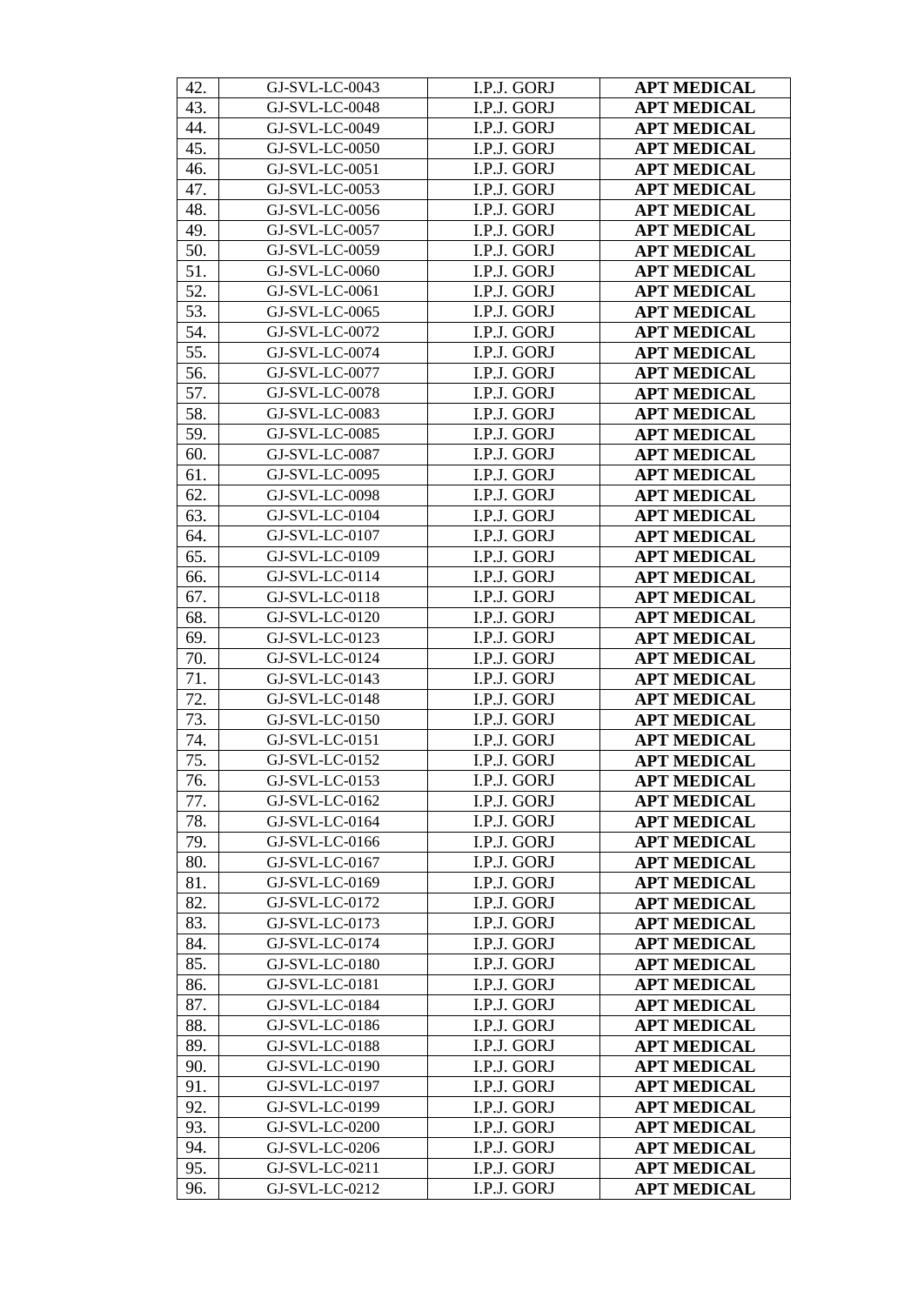| 97.  | GJ-SVL-LC-0217   | I.P.J. GORJ      | <b>APT MEDICAL</b>   |
|------|------------------|------------------|----------------------|
| 98.  | GJ-SVL-LC-0219   | I.P.J. GORJ      | <b>APT MEDICAL</b>   |
| 99.  | GJ-SVL-LC-0220   | I.P.J. GORJ      | <b>APT MEDICAL</b>   |
| 100. | GJ-SVL-LC-0225   | I.P.J. GORJ      | <b>APT MEDICAL</b>   |
| 101. | GJ-SVL-LC-0226   | I.P.J. GORJ      | <b>APT MEDICAL</b>   |
| 102. | GJ-SVL-LC-0227   | I.P.J. GORJ      | <b>APT MEDICAL</b>   |
| 103. | GJ-SVL-LC-0230   | I.P.J. GORJ      | <b>APT MEDICAL</b>   |
| 104. | GJ-SVL-LC-0231   | I.P.J. GORJ      | <b>APT MEDICAL</b>   |
| 105. | GJ-SVL-LC-0233   | I.P.J. GORJ      | <b>APT MEDICAL</b>   |
| 106. | GJ-SVL-LC-0234   | I.P.J. GORJ      | <b>APT MEDICAL</b>   |
| 107. | GJ-SVL-LC-0236   | I.P.J. GORJ      | <b>APT MEDICAL</b>   |
| 108. | GJ-SVL-LC-0238   | I.P.J. GORJ      | <b>APT MEDICAL</b>   |
| 109. | GJ-SVL-LC-0241   | I.P.J. GORJ      | <b>APT MEDICAL</b>   |
| 110. | GJ-SVL-LC-0246   | I.P.J. GORJ      | <b>APT MEDICAL</b>   |
| 111. | GJ-SVL-LC-0247   | I.P.J. GORJ      | <b>APT MEDICAL</b>   |
| 112. | GJ-SVL-LC-0257   | I.P.J. GORJ      | <b>APT MEDICAL</b>   |
| 113. | GJ-SVL-LC-0283   | I.P.J. GORJ      | <b>APT MEDICAL</b>   |
| 114. | GJ-SVL-LC-0284   | I.P.J. GORJ      | <b>APT MEDICAL</b>   |
| 115. | GJ-SVL-LC-0288   | I.P.J. GORJ      | <b>APT MEDICAL</b>   |
| 116. | GJ-SVL-LC-0295   | I.P.J. GORJ      | <b>APT MEDICAL</b>   |
| 117. | GJ-SVL-LC-0305   | I.P.J. GORJ      | <b>APT MEDICAL</b>   |
| 118. | GJ-SVL-LC-0318   | I.P.J. GORJ      | <b>APT MEDICAL</b>   |
| 119. | GJ-SVL-LC-0334   | I.P.J. GORJ      | <b>APT MEDICAL</b>   |
| 120. | GJ-SVL-LC-0335   | I.P.J. GORJ      | <b>APT MEDICAL</b>   |
| 121. | GJ-SVL-LC-0344   | I.P.J. GORJ      | <b>APT MEDICAL</b>   |
| 122. | GJ-SVL-RR-0029   | I.P.J. GORJ      | <b>APT MEDICAL</b>   |
| 123. | GR-SVL-LC-73330  | I.P.J. GIURGIU   | <b>APT MEDICAL</b>   |
| 124. | HD-SVL-LC-61050  | I.P.J. HUNEDOARA | <b>INAPT MEDICAL</b> |
| 125. | MH-SVL-LC-169278 | I.P.J. MEHEDINTI | <b>APT MEDICAL</b>   |
| 126. | MH-SVL-LC-169283 | I.P.J. MEHEDINTI | <b>APT MEDICAL</b>   |
| 127. | MH-SVL-LC-169293 | I.P.J. MEHEDINTI | <b>APT MEDICAL</b>   |
| 128. | SV-SVL-LC-218001 | I.P.J. SUCEAVA   | <b>APT MEDICAL</b>   |
| 129. | SV-SVL-LC-218002 | I.P.J. SUCEAVA   | <b>APT MEDICAL</b>   |
| 130. | SV-SVL-LC-218003 | I.P.J. SUCEAVA   | <b>APT MEDICAL</b>   |
| 131. | SV-SVL-LC-218004 | I.P.J. SUCEAVA   | <b>APT MEDICAL</b>   |
| 132. | SV-SVL-LC-218012 | I.P.J. SUCEAVA   | <b>APT MEDICAL</b>   |
| 133. | SV-SVL-LC-218019 | I.P.J. SUCEAVA   | <b>APT MEDICAL</b>   |
| 134. | SV-SVL-LC-218022 | I.P.J. SUCEAVA   | <b>APT MEDICAL</b>   |
| 135. | SV-SVL-LC-218023 | I.P.J. SUCEAVA   | <b>APT MEDICAL</b>   |
| 136. | SV-SVL-LC-218026 | I.P.J. SUCEAVA   | <b>APT MEDICAL</b>   |
| 137. |                  | I.P.J. SUCEAVA   |                      |
| 138. | SV-SVL-LC-218031 |                  | <b>APT MEDICAL</b>   |
|      | SV-SVL-LC-218033 | I.P.J. SUCEAVA   | <b>APT MEDICAL</b>   |
| 139. | SV-SVL-LC-218037 | I.P.J. SUCEAVA   | <b>APT MEDICAL</b>   |
| 140. | SV-SVL-LC-218039 | I.P.J. SUCEAVA   | <b>APT MEDICAL</b>   |
| 141. | SV-SVL-LC-218040 | I.P.J. SUCEAVA   | <b>APT MEDICAL</b>   |
| 142. | SV-SVL-LC-218041 | I.P.J. SUCEAVA   | <b>APT MEDICAL</b>   |
| 143. | SV-SVL-LC-218043 | I.P.J. SUCEAVA   | <b>APT MEDICAL</b>   |
| 144. | SV-SVL-LC-218045 | I.P.J. SUCEAVA   | <b>APT MEDICAL</b>   |
| 145. | SV-SVL-LC-218047 | I.P.J. SUCEAVA   | <b>APT MEDICAL</b>   |
| 146. | SV-SVL-LC-218048 | I.P.J. SUCEAVA   | <b>APT MEDICAL</b>   |
| 147. | SV-SVL-LC-218049 | I.P.J. SUCEAVA   | <b>APT MEDICAL</b>   |
| 148. | SV-SVL-LC-218053 | I.P.J. SUCEAVA   | <b>APT MEDICAL</b>   |
| 149. | SV-SVL-LC-218055 | I.P.J. SUCEAVA   | <b>APT MEDICAL</b>   |
| 150. | SV-SVL-LC-218059 | I.P.J. SUCEAVA   | <b>APT MEDICAL</b>   |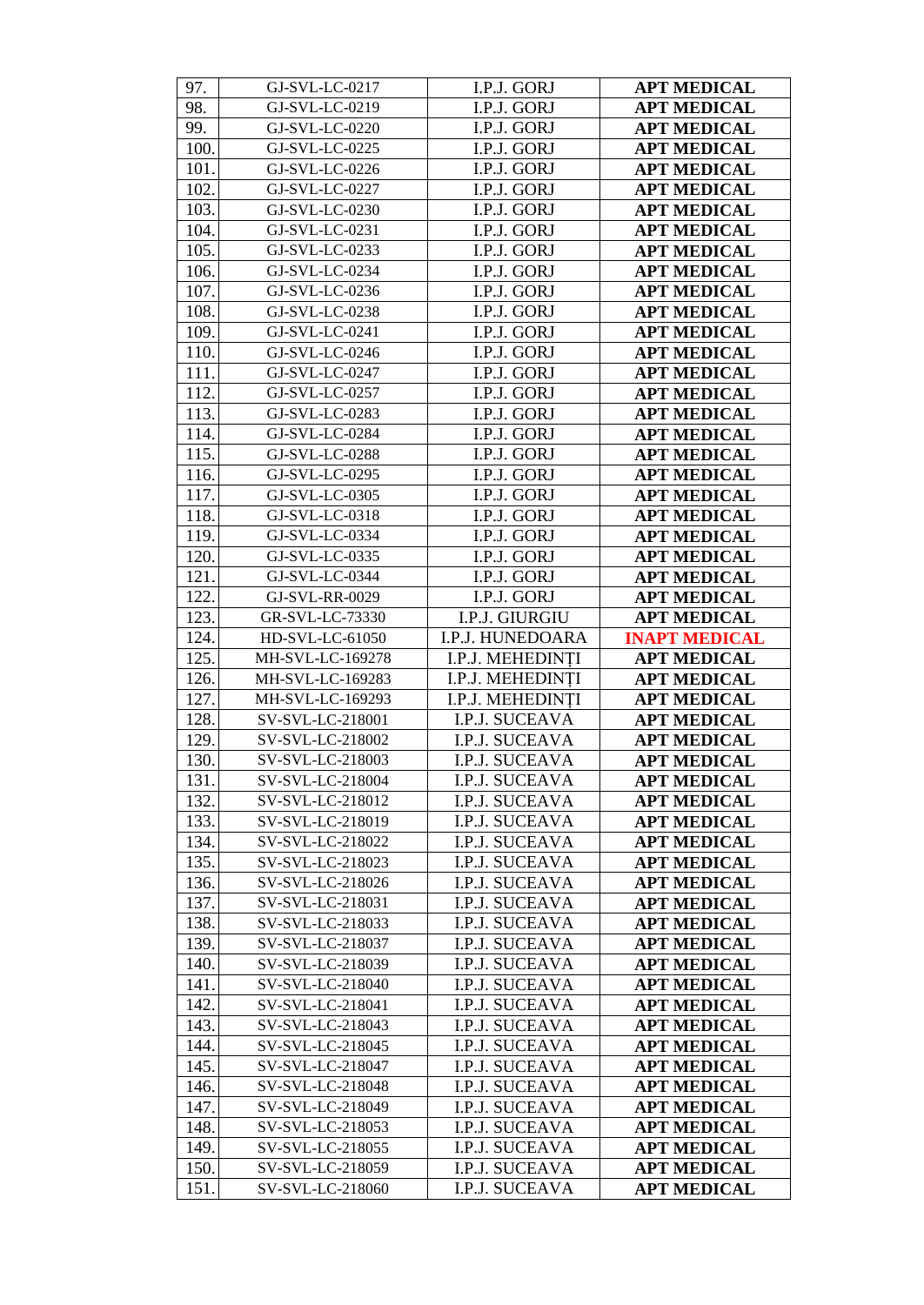| 152. | SV-SVL-LC-218062 | I.P.J. SUCEAVA        | <b>APT MEDICAL</b> |
|------|------------------|-----------------------|--------------------|
| 153. | SV-SVL-LC-218068 | I.P.J. SUCEAVA        | <b>APT MEDICAL</b> |
| 154. | SV-SVL-LC-218069 | I.P.J. SUCEAVA        | <b>APT MEDICAL</b> |
| 155. | SV-SVL-LC-218071 | I.P.J. SUCEAVA        | <b>APT MEDICAL</b> |
| 156. | SV-SVL-LC-218072 | I.P.J. SUCEAVA        | <b>APT MEDICAL</b> |
| 157. | SV-SVL-LC-218073 | I.P.J. SUCEAVA        | <b>APT MEDICAL</b> |
| 158. | SV-SVL-LC-218075 | I.P.J. SUCEAVA        | <b>APT MEDICAL</b> |
| 159. | SV-SVL-LC-218079 | I.P.J. SUCEAVA        | <b>APT MEDICAL</b> |
| 160. | SV-SVL-LC-218081 | I.P.J. SUCEAVA        | <b>APT MEDICAL</b> |
| 161. | SV-SVL-LC-218082 | I.P.J. SUCEAVA        | <b>APT MEDICAL</b> |
| 162. | SV-SVL-LC-218083 | I.P.J. SUCEAVA        | <b>APT MEDICAL</b> |
| 163. | SV-SVL-LC-218084 | I.P.J. SUCEAVA        | <b>APT MEDICAL</b> |
| 164. | SV-SVL-LC-218086 | I.P.J. SUCEAVA        | <b>APT MEDICAL</b> |
| 165. | SV-SVL-LC-218087 | I.P.J. SUCEAVA        | <b>APT MEDICAL</b> |
| 166. | SV-SVL-LC-218092 | I.P.J. SUCEAVA        | <b>APT MEDICAL</b> |
| 167. | SV-SVL-LC-218093 | I.P.J. SUCEAVA        | <b>APT MEDICAL</b> |
| 168. | SV-SVL-LC-218096 | I.P.J. SUCEAVA        | <b>APT MEDICAL</b> |
| 169. | SV-SVL-LC-218097 | I.P.J. SUCEAVA        | <b>APT MEDICAL</b> |
| 170. | SV-SVL-LC-218099 | I.P.J. SUCEAVA        | <b>APT MEDICAL</b> |
| 171. | SV-SVL-LC-218108 | I.P.J. SUCEAVA        | <b>APT MEDICAL</b> |
| 172. | SV-SVL-LC-218110 | I.P.J. SUCEAVA        | <b>APT MEDICAL</b> |
| 173. | SV-SVL-LC-218115 | I.P.J. SUCEAVA        | <b>APT MEDICAL</b> |
| 174. | SV-SVL-LC-218119 | I.P.J. SUCEAVA        | <b>APT MEDICAL</b> |
| 175. | SV-SVL-LC-218120 | I.P.J. SUCEAVA        | <b>APT MEDICAL</b> |
| 176. | SV-SVL-LC-218124 | I.P.J. SUCEAVA        | <b>APT MEDICAL</b> |
| 177. | SV-SVL-LC-218125 | I.P.J. SUCEAVA        | <b>APT MEDICAL</b> |
| 178. | SV-SVL-LC-218137 | I.P.J. SUCEAVA        | <b>APT MEDICAL</b> |
| 179. | SV-SVL-LC-218138 | I.P.J. SUCEAVA        | <b>APT MEDICAL</b> |
| 180. | SV-SVL-LC-218147 | I.P.J. SUCEAVA        | <b>APT MEDICAL</b> |
| 181. | SV-SVL-LC-218148 | I.P.J. SUCEAVA        | <b>APT MEDICAL</b> |
| 182. | SV-SVL-LC-218155 | I.P.J. SUCEAVA        | <b>APT MEDICAL</b> |
| 183. | SV-SVL-LC-218157 | I.P.J. SUCEAVA        | <b>APT MEDICAL</b> |
| 184. | SV-SVL-LC-218164 | I.P.J. SUCEAVA        | <b>APT MEDICAL</b> |
| 185. | SV-SVL-LC-218165 | I.P.J. SUCEAVA        | <b>APT MEDICAL</b> |
| 186. | SV-SVL-LC-218171 | I.P.J. SUCEAVA        | <b>APT MEDICAL</b> |
| 187. | SV-SVL-LC-218181 | I.P.J. SUCEAVA        | <b>APT MEDICAL</b> |
| 188. | SV-SVL-MN-218156 | <b>I.P.J. SUCEAVA</b> | <b>APT MEDICAL</b> |
| 189. | TR-SVL-LC-001    | I.P.J. TELEORMAN      | <b>APT MEDICAL</b> |
| 190. | TR-SVL-LC-004    | I.P.J. TELEORMAN      | <b>APT MEDICAL</b> |
| 191. | TR-SVL-LC-005    | I.P.J. TELEORMAN      | <b>APT MEDICAL</b> |
| 192. | TR-SVL-LC-006    | I.P.J. TELEORMAN      | <b>APT MEDICAL</b> |
| 193. | TR-SVL-LC-008    | I.P.J. TELEORMAN      | <b>APT MEDICAL</b> |
| 194. | TR-SVL-LC-010    | I.P.J. TELEORMAN      | <b>APT MEDICAL</b> |
| 195. | TR-SVL-LC-014    | I.P.J. TELEORMAN      | <b>APT MEDICAL</b> |
| 196. | TR-SVL-LC-015    | I.P.J. TELEORMAN      | <b>APT MEDICAL</b> |
| 197. | TR-SVL-LC-019    | I.P.J. TELEORMAN      | <b>APT MEDICAL</b> |
| 198. | TR-SVL-LC-022    | I.P.J. TELEORMAN      | <b>APT MEDICAL</b> |
| 199. | TR-SVL-LC-026    | I.P.J. TELEORMAN      | <b>APT MEDICAL</b> |
| 200. | TR-SVL-LC-029    | I.P.J. TELEORMAN      | <b>APT MEDICAL</b> |
| 201. | TR-SVL-LC-032    | I.P.J. TELEORMAN      | <b>APT MEDICAL</b> |
| 202. | TR-SVL-LC-038    | I.P.J. TELEORMAN      | <b>APT MEDICAL</b> |
| 203. | TR-SVL-LC-040    | I.P.J. TELEORMAN      | <b>APT MEDICAL</b> |
| 204. | TR-SVL-LC-046    | I.P.J. TELEORMAN      | <b>APT MEDICAL</b> |
| 205. | TR-SVL-LC-051    | I.P.J. TELEORMAN      | <b>APT MEDICAL</b> |
| 206. | TR-SVL-LC-056    | I.P.J. TELEORMAN      | <b>APT MEDICAL</b> |